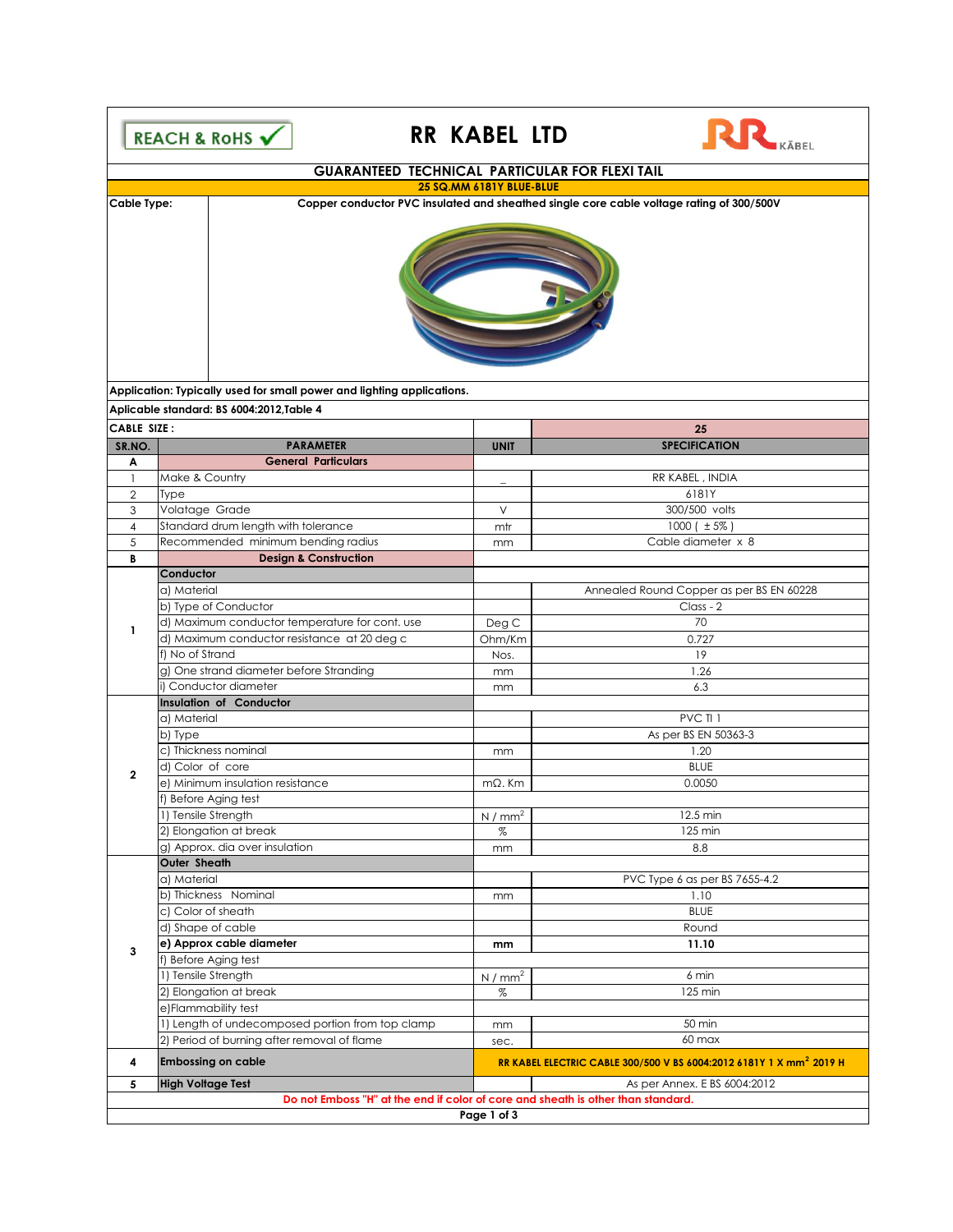|                                                                                                                | 25 SQ.MM 6181Y BROWN-BROWN                               |                   |                                                                                 |  |  |  |  |
|----------------------------------------------------------------------------------------------------------------|----------------------------------------------------------|-------------------|---------------------------------------------------------------------------------|--|--|--|--|
| Copper conductor PVC insulated and sheathed single core cable voltage rating of 300/500V<br><b>Cable Type:</b> |                                                          |                   |                                                                                 |  |  |  |  |
| Application: Typically used for small power and lighting applications.                                         |                                                          |                   |                                                                                 |  |  |  |  |
| Aplicable standard: BS 6004:2012, Table 4                                                                      |                                                          |                   |                                                                                 |  |  |  |  |
| <b>CABLE SIZE:</b>                                                                                             |                                                          |                   | 25                                                                              |  |  |  |  |
| SR.NO.                                                                                                         | <b>PARAMETER</b>                                         | <b>UNIT</b>       | <b>SPECIFICATION</b>                                                            |  |  |  |  |
| A                                                                                                              | <b>General Particulars</b>                               |                   |                                                                                 |  |  |  |  |
| $\overline{1}$                                                                                                 | Make & Country                                           |                   | RR KABEL, INDIA                                                                 |  |  |  |  |
| $\overline{2}$                                                                                                 | Type                                                     |                   | 6181Y                                                                           |  |  |  |  |
| 3                                                                                                              | Volatage Grade                                           | $\vee$            | 300/500 volts                                                                   |  |  |  |  |
| $\overline{4}$                                                                                                 | Standard drum length with tolerance                      | mtr               | 1000 ( $\pm$ 5%)                                                                |  |  |  |  |
| 5                                                                                                              | Recommended minimum bending radius                       | mm                | Cable diameter x 8                                                              |  |  |  |  |
| B                                                                                                              | <b>Design &amp; Construction</b>                         |                   |                                                                                 |  |  |  |  |
|                                                                                                                | Conductor                                                |                   |                                                                                 |  |  |  |  |
|                                                                                                                | a) Material                                              |                   | Annealed Round Copper as per BS EN 60228                                        |  |  |  |  |
|                                                                                                                | b) Type of Conductor                                     |                   | Class - 2                                                                       |  |  |  |  |
| $\mathbf{1}$                                                                                                   | d) Maximum conductor temperature for cont. use           | Deg C             | 70                                                                              |  |  |  |  |
|                                                                                                                | d) Maximum conductor resistance at 20 deg c              | Ohm/Km            | 0.727                                                                           |  |  |  |  |
|                                                                                                                | f) No of Strand                                          | Nos.              | 19                                                                              |  |  |  |  |
|                                                                                                                | g) One strand diameter before Stranding                  | mm                | 1.26                                                                            |  |  |  |  |
|                                                                                                                | h) Conductor diameter                                    | mm                | 6.3                                                                             |  |  |  |  |
|                                                                                                                | <b>Insulation of Conductor</b>                           |                   |                                                                                 |  |  |  |  |
|                                                                                                                | a) Material                                              |                   | PVC TI 1                                                                        |  |  |  |  |
|                                                                                                                | b) Type                                                  |                   | As per BS EN 50363-3                                                            |  |  |  |  |
|                                                                                                                | c) Thickness nominal                                     | mm                | 1.20<br><b>BROWN</b>                                                            |  |  |  |  |
| $\mathbf{2}$                                                                                                   | d) Color of core                                         |                   |                                                                                 |  |  |  |  |
|                                                                                                                | e) Minimum insulation resistance                         | $m\Omega$ . Km    | 0.0050                                                                          |  |  |  |  |
|                                                                                                                | f) Before Aging test<br>1) Tensile Strength              |                   | 12.5 min                                                                        |  |  |  |  |
|                                                                                                                |                                                          | N/mm <sup>2</sup> | 125 min                                                                         |  |  |  |  |
|                                                                                                                | 2) Elongation at break<br>g) Approx, dia over insulation | %                 | 8.56                                                                            |  |  |  |  |
|                                                                                                                | Outer Sheath                                             | mm                |                                                                                 |  |  |  |  |
|                                                                                                                | a) Material                                              |                   | PVC Type 6 as per BS 7655-4.2                                                   |  |  |  |  |
|                                                                                                                | b) Thickness Nominal                                     | mm                | 1.10                                                                            |  |  |  |  |
|                                                                                                                | c) Color of sheath                                       |                   | <b>BROWN</b>                                                                    |  |  |  |  |
|                                                                                                                | d) Shape of cable                                        |                   | Round                                                                           |  |  |  |  |
|                                                                                                                | e) Approx cable diameter                                 | mm                | 11.10                                                                           |  |  |  |  |
| 3                                                                                                              | f) Before Aging test                                     |                   |                                                                                 |  |  |  |  |
|                                                                                                                | 1) Tensile Strength                                      | N/mm <sup>2</sup> | 6 min                                                                           |  |  |  |  |
|                                                                                                                | 2) Elongation at break                                   | %                 | 125 min                                                                         |  |  |  |  |
|                                                                                                                | e)Flammability test                                      |                   |                                                                                 |  |  |  |  |
|                                                                                                                | 1) Length of undecomposed portion from top clamp         | mm                | 50 min                                                                          |  |  |  |  |
|                                                                                                                | 2) Period of burning after removal of flame              | sec.              | 60 max                                                                          |  |  |  |  |
| 4                                                                                                              | <b>Embossing on cable</b>                                |                   | RR KABEL ELECTRIC CABLE 300/500 V BS 6004:2012 6181Y 1 X mm <sup>2</sup> 2019 H |  |  |  |  |
| 5                                                                                                              | <b>High Voltage Test</b>                                 |                   | As per Annex. E BS 6004:2012                                                    |  |  |  |  |
| Do not Emboss "H" at the end if color of core and sheath is other than standard.                               |                                                          |                   |                                                                                 |  |  |  |  |
|                                                                                                                | Page 2 of 3                                              |                   |                                                                                 |  |  |  |  |